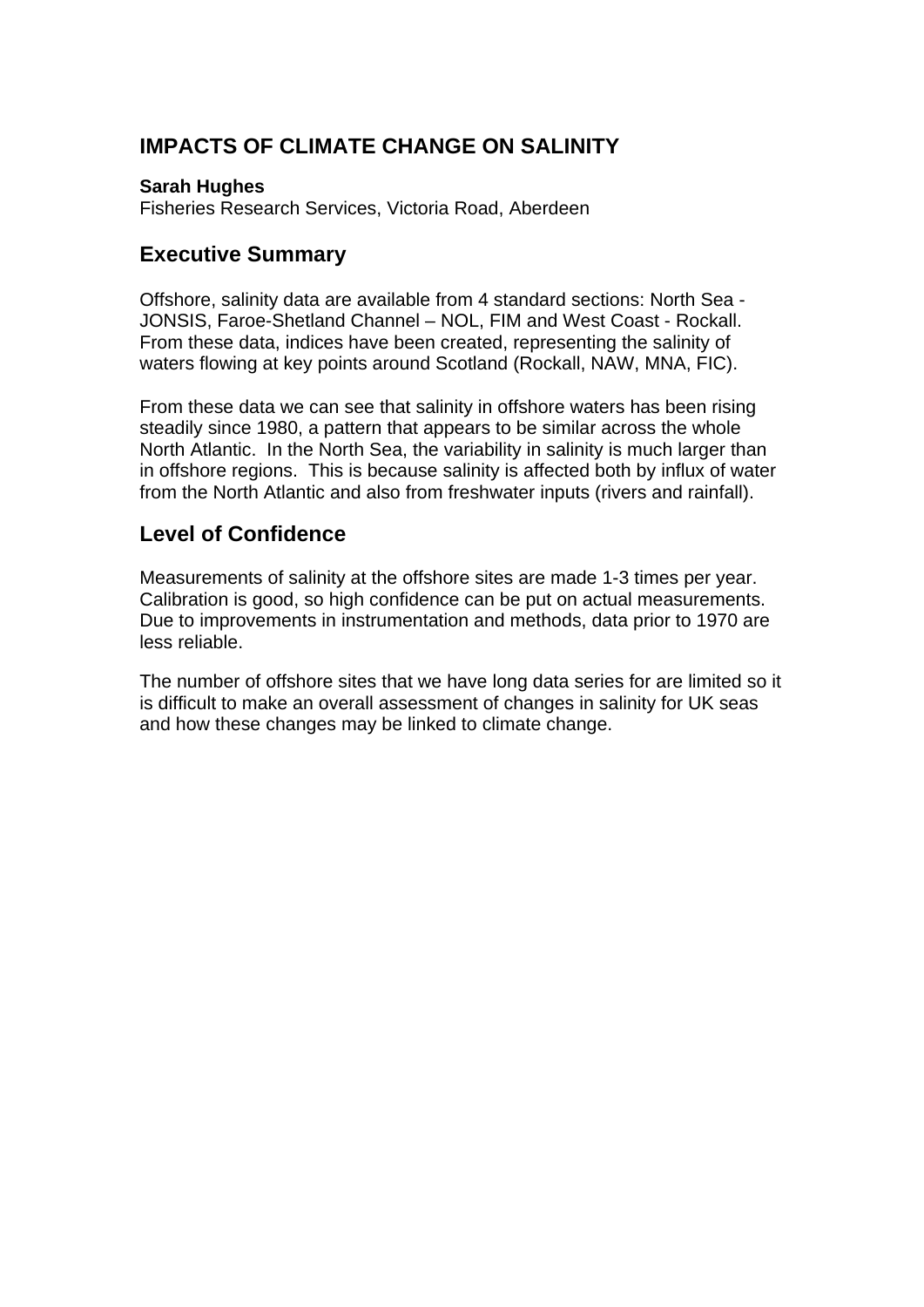### **Key sources of Information**

- Fisheries Research Services (In preparation) The Scottish Ocean Climate Status Report for 2004 and 2005. Hughes S.L (ed.) Aberdeen: Fisheries Research Services.
- ICES (2006) The ICES Report on Ocean Climate. Available at [http://www.noc.soton.ac.uk/JRD/ICES\\_WGOH/iroc.php.](http://www.noc.soton.ac.uk/JRD/ICES_WGOH/iroc.php)

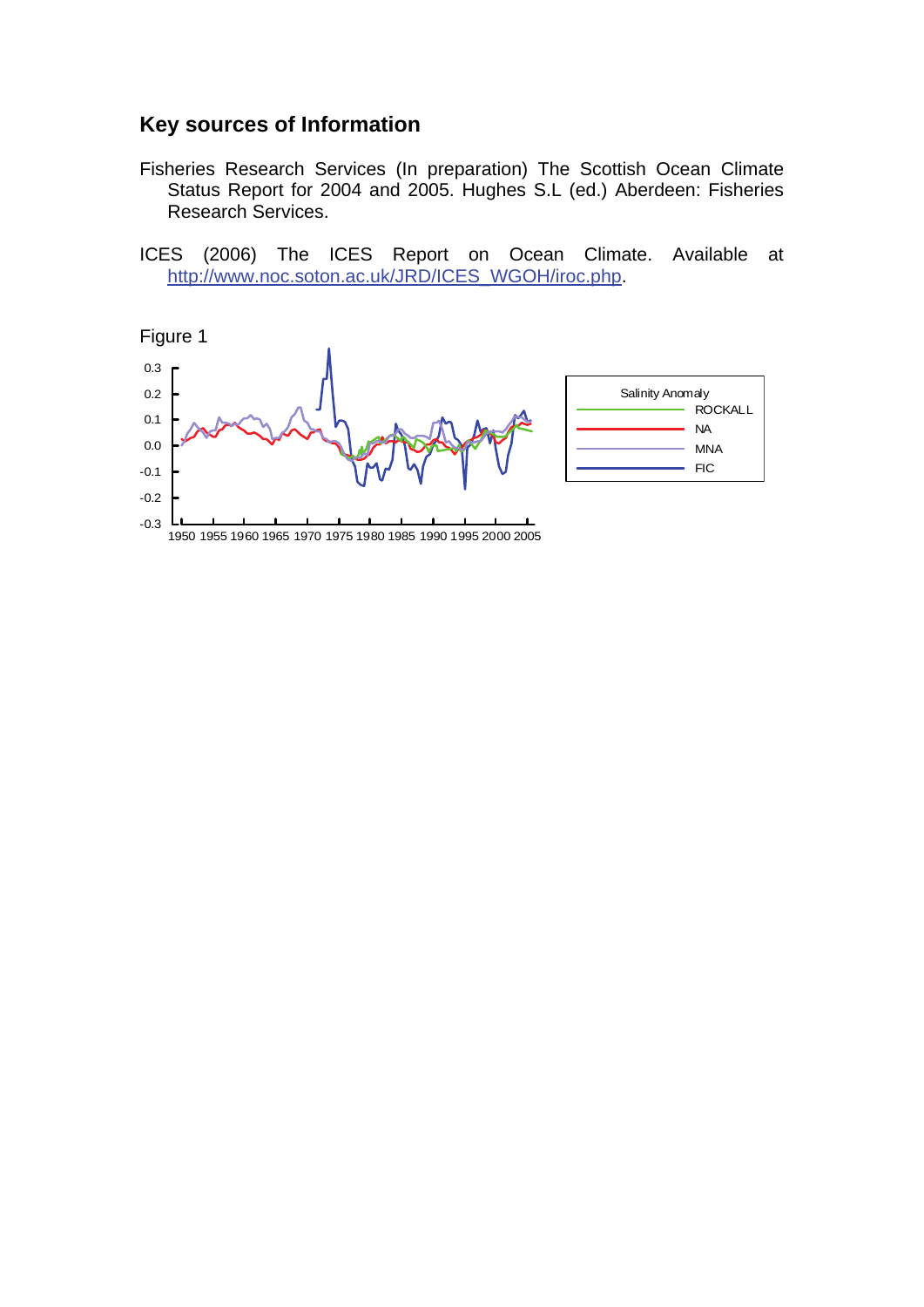

Figure 2: Upper ocean salinity anomalies across the North Atlantic. Salinity data are presented as anomalies from the long term mean; for consistency anomalies are normalized with respect to the standard deviation, e.g. a value of +2 indicates 2 standard deviations above normal. The maps show conditions in 2005 (colour intervals are 0.5, greens are positive/saline, oranges are negative/fresh); the curves below show selected timeseries. Figure extracted from ICES Report on Ocean Climate 2005 (ICES 2006).